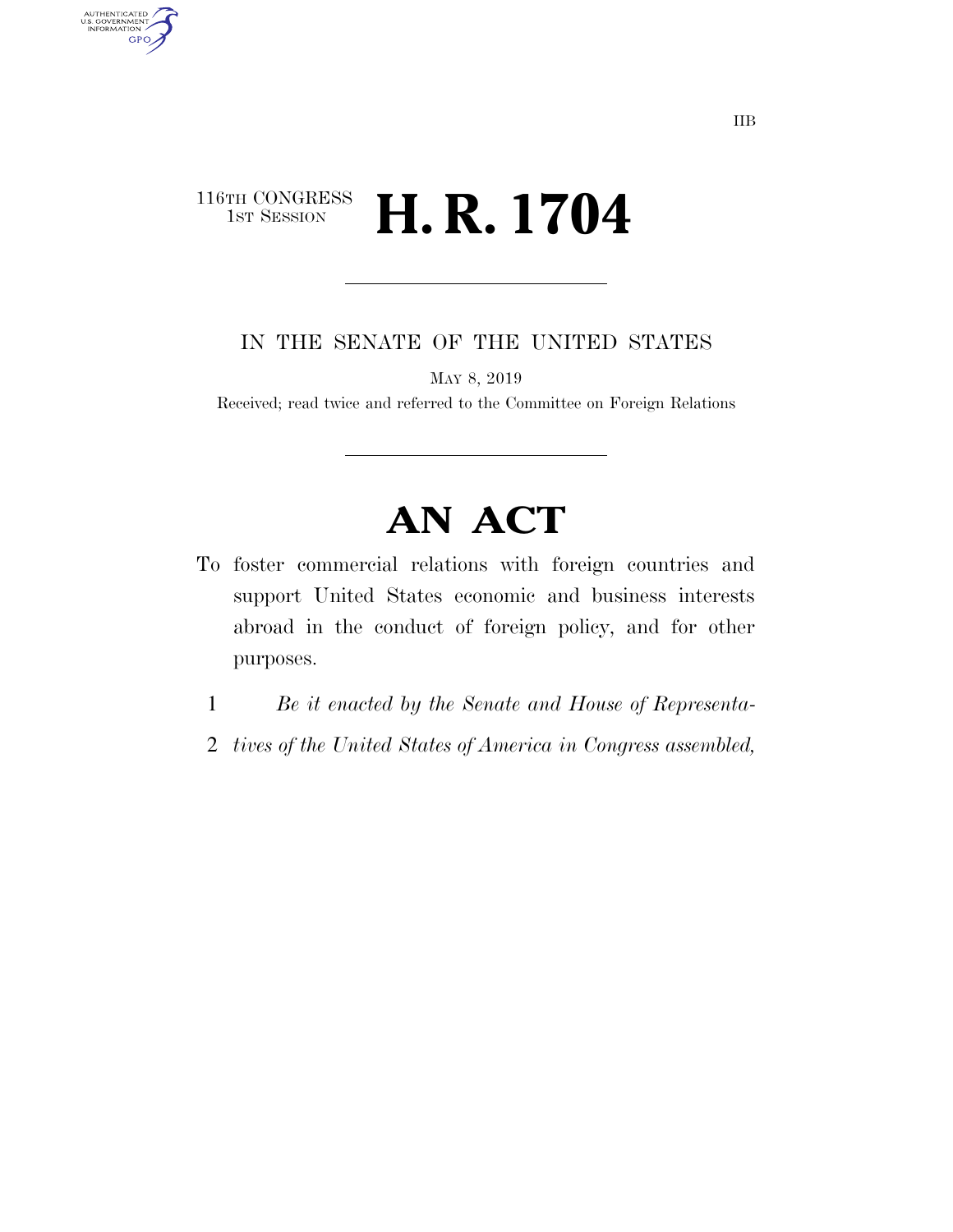#### **SECTION 1. SHORT TITLE.**

 This Act may be cited as the ''Championing Amer-ican Business Through Diplomacy Act of 2019''.

#### **SEC. 2. FINDINGS.**

Congress finds the following:

 (1) According to the 2017 National Security Strategy of the United States of America, ''Retain- ing our position as the world's preeminent economic actor strengthens our ability to use the tools of eco- nomic diplomacy for the good of Americans and oth-ers.''.

 (2) A November 7, 2018, cable from Secretary of State Michael R. Pompeo to all diplomatic and consular posts—''Boosting Commercial Diplomacy Around the World''—stated that ''helping American companies is a foreign policy priority \* \* \*. Pro- moting broad-based, responsible, and sustainable economic growth helps to stabilize regions and cre- ates new and growing markets for U.S. companies. A transparent and level playing field for U.S. invest- ment in these countries counters real and growing challenges such as China's Belt and Road initia-tive.''.

**HR 1704 RFS** (3) In the January–February 2019 issue of The Foreign Service Journal, Ambassador Barbara Ste-phenson, the President of the American Foreign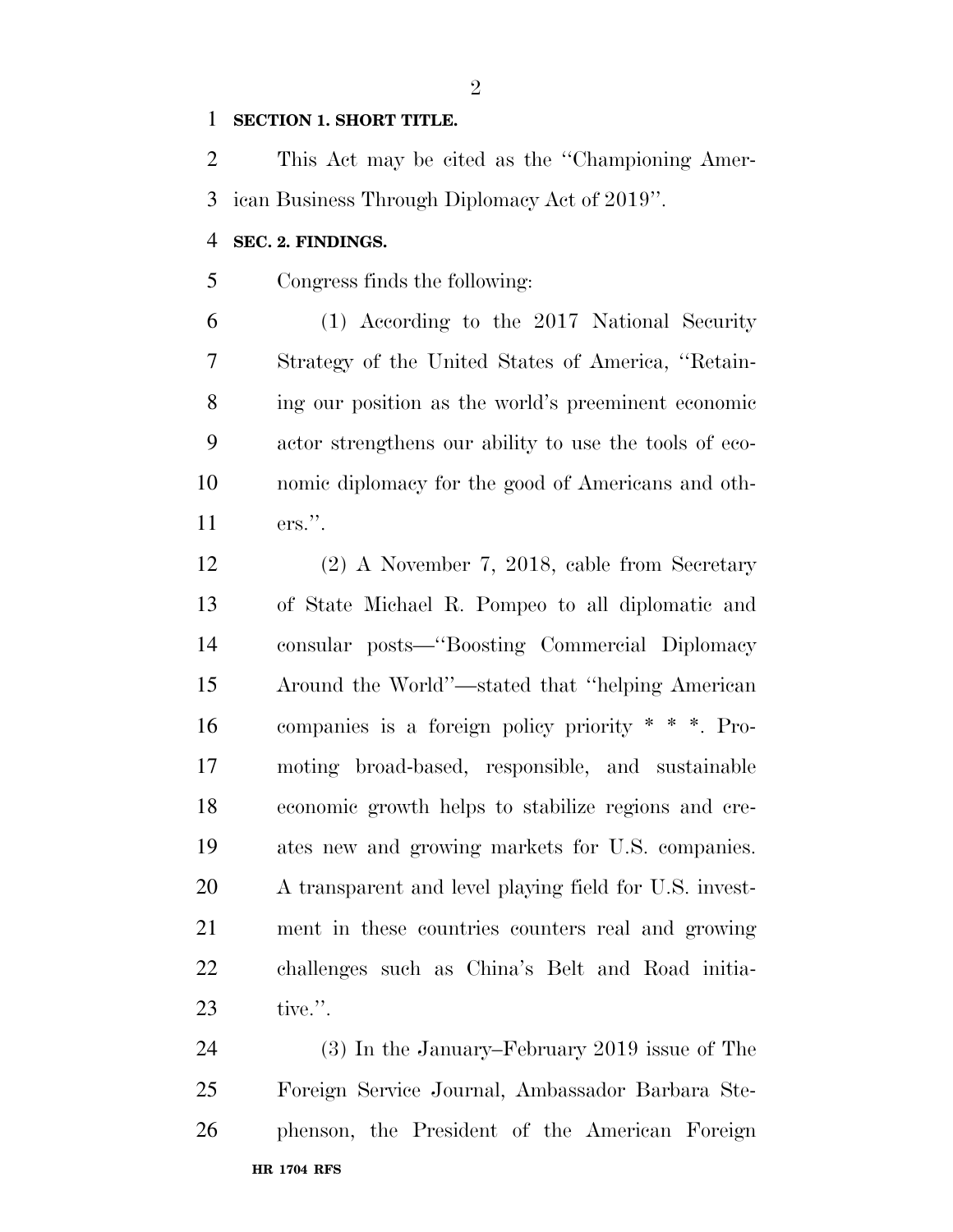| $\mathbf{1}$   | Service Association, wrote "Foreign Service support" |
|----------------|------------------------------------------------------|
| $\overline{2}$ | for American business $**$ is a major reason why     |
| 3              | the U.S. Foreign Service was created.".              |
| $\overline{4}$ | SEC. 3. ECONOMIC DIPLOMACY WITHIN THE DEPARTMENT     |
| 5              | OF STATE.                                            |
| 6              | Subsection (c) of section 1 of the State Department  |
| 7              | Basic Authorities Act of 1956 (22 U.S.C. 2651a) is   |
| 8              | amended-                                             |
| 9              | $(1)$ by redesignating paragraph $(3)$ as para-      |
| 10             | $graph(4)$ ; and                                     |
| 11             | $(2)$ by inserting after paragraph $(2)$ the fol-    |
| 12             | lowing new paragraph.                                |
| 13             | "(3) ASSISTANT SECRETARY FOR ECONOMIC                |
| 14             | AND BUSINESS MATTERS.-                               |
| 15             | "(A) IN GENERAL.—Subject to the numer-               |
| 16             | ical limitation specified in paragraph (1), there    |
| 17             | is authorized to be established in the Depart-       |
| 18             | ment of State an Assistant Secretary of State        |
| 19             | who shall be responsible to the Secretary of         |
| 20             | State for matters pertaining to international ec-    |
| 21             | onomics and business matters in the conduct of       |
| 22             | foreign policy.                                      |
| 23             | ``(B)<br>MATTERS CONTEMPLATED.—The                   |
| 24             | matters referred to in subparagraph (A) include      |
| 25             | the following:                                       |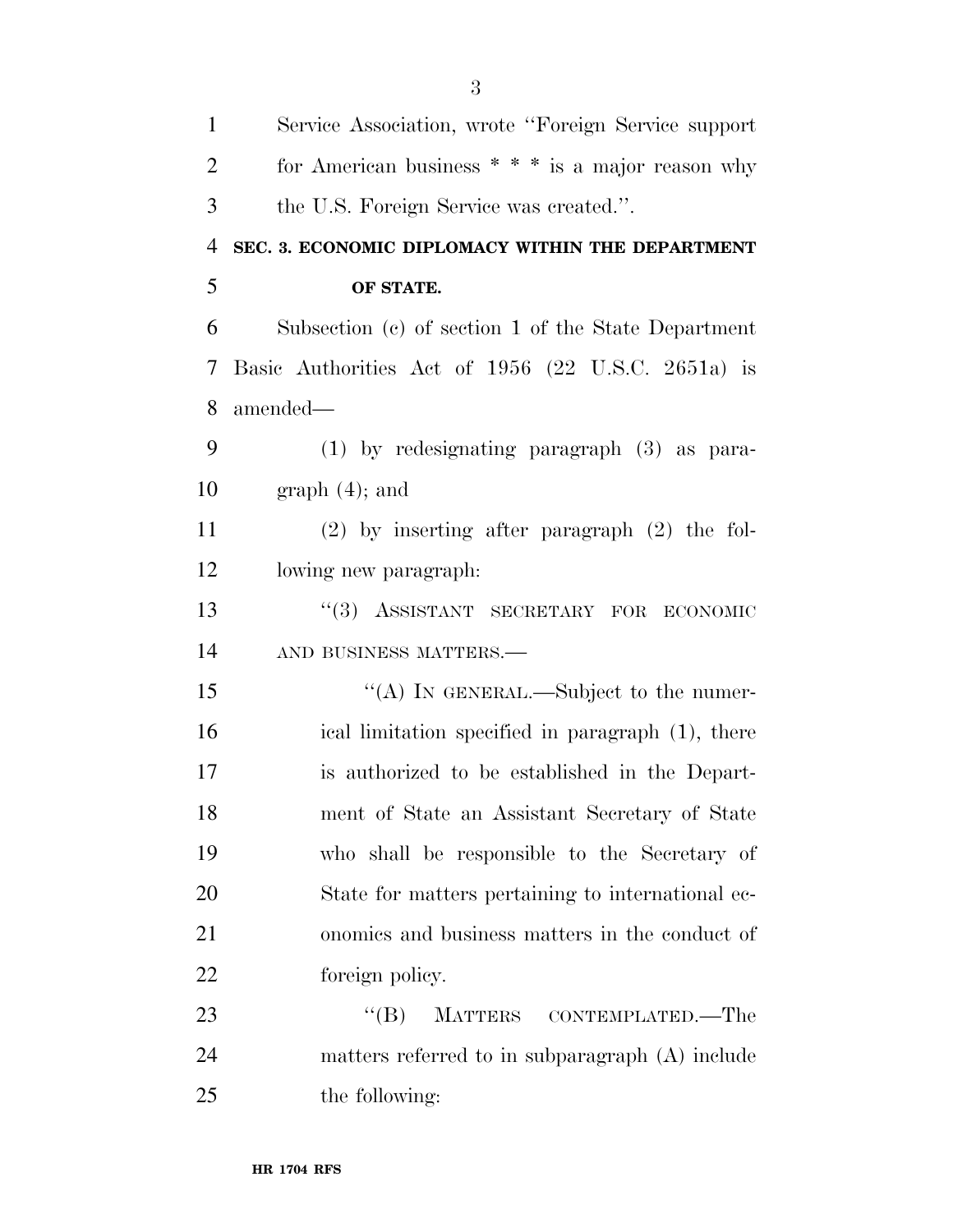$\frac{1}{1}$  '(i) International trade and invest- ment policy. ''(ii) International finance, economic development, and debt policy. ''(iii) Economic sanctions and com- bating terrorist financing.  $''(iv)$  International transportation pol- icy. 9 "(v) Support for United States busi- nesses. 11 ''(vi) Economic policy analysis and private sector outreach. ''(vii) International data privacy and 14 innovation policies. 15 ''(viii) Such other related duties as 16 the Secretary may from time to time des- ignate.''. **SEC. 4. CHIEF OF MISSION RESPONSIBILITIES.** 

 Section 207 of the Foreign Service Act of 1980 (22 U.S.C. 3927) is amended by adding at the end the fol-lowing new subsection:

22 "(d) PROMOTION OF UNITED STATES ECONOMIC IN- TERESTS.—Each chief of mission to a foreign country shall have as a principal duty the promotion of United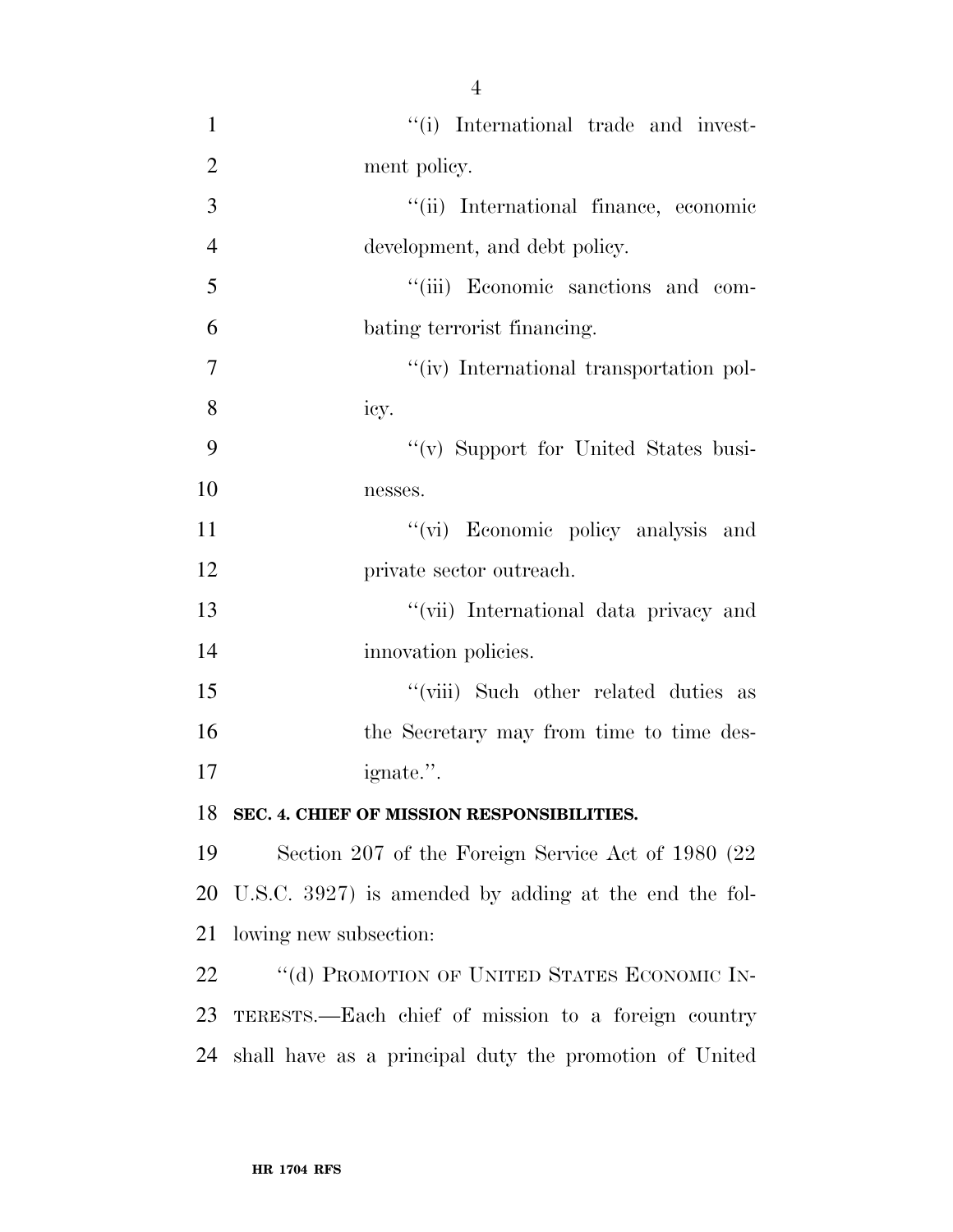States economic and commercial interests in such coun-try.''.

### **SEC. 5. INCREASED TRAINING IN ECONOMIC AND COMMER-CIAL DIPLOMACY.**

 Section 708 of the Foreign Service Act of 1980 (22 U.S.C. 4028) is amended by adding at the end the fol-lowing new subsection:

8 "(d) ECONOMIC AND COMMERCIAL DIPLOMACY.— The Secretary of State, with the assistance of other rel- evant officials and the private sector, shall establish as part of the standard training provided for economic and commercial officers of the Foreign Service, chiefs of mis- sion, and deputy chiefs of mission, training on matters re- lated to economic and commercial diplomacy, with par- ticular attention to market access and other elements of an enabling framework for United States businesses, com- mercial advocacy, and United States foreign economic pol- icy, in addition to awareness about the support of the United States Government available to United States busi- nesses, including support provided by the Department of Agriculture, the Department of Commerce, the Export- Import Bank of the United States, the Millennium Chal- lenge Corporation, the Trade and Development Agency, the Department of the Treasury, the United States Agen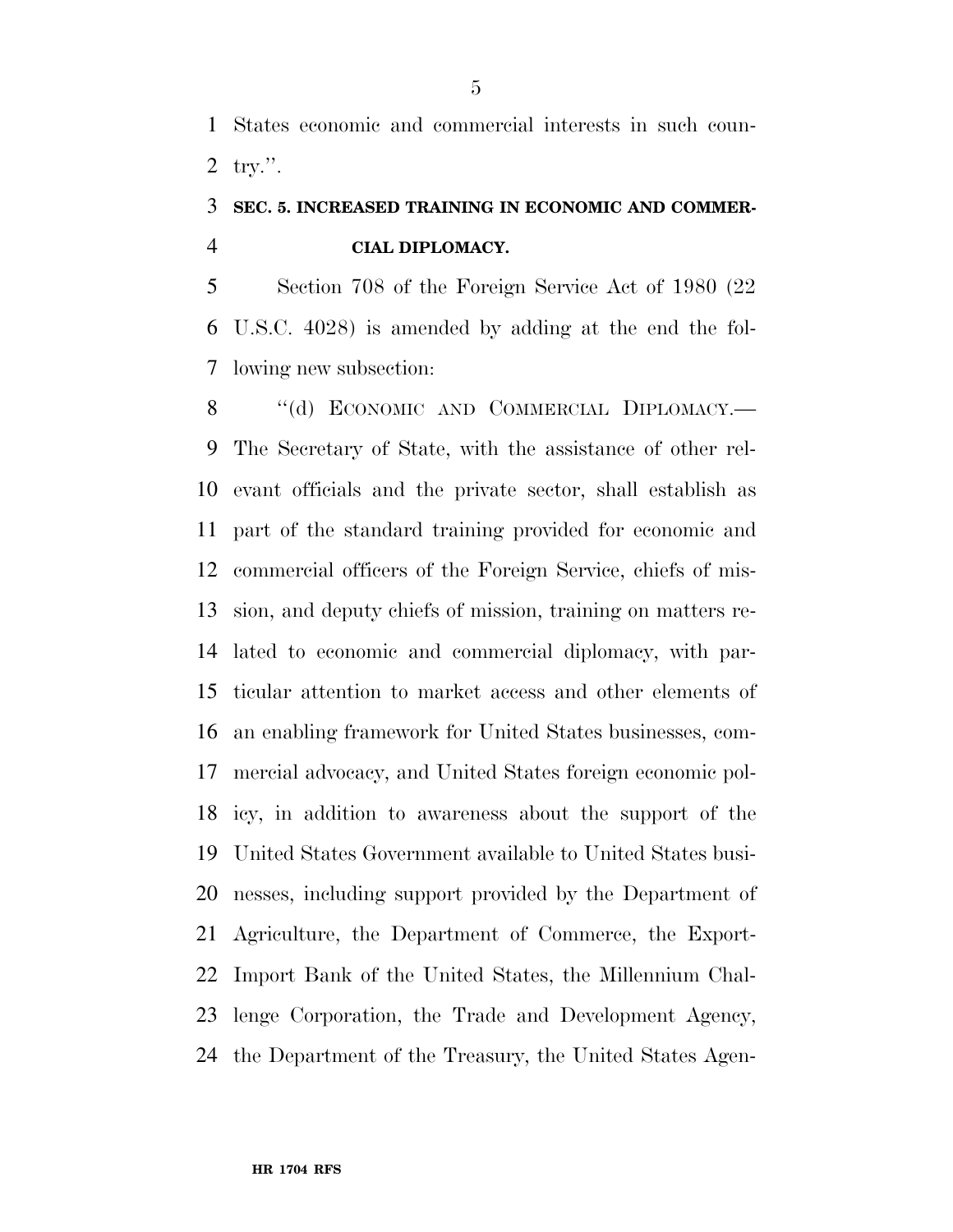cy for International Development, and the United States International Development Finance Corporation.''.

## **SEC. 6. REPORT FROM EACH MISSION ON MATTERS OF COMMERCIAL RELATIONS.**

 (a) IN GENERAL.—Not later than 1 year after the date of the enactment of this Act and annually thereafter, the chief of mission at each bilateral diplomatic mission of the United States and the Director of the American Institute in Taiwan shall submit to the Secretary of State the following:

 (1) Data and other information regarding ac- tions taken by each such mission or Institute during the previous year to foster commercial relations and safeguard United States economic and business in- terests in the country or region in which each such chief of mission and the Director serves.

 (2) Each such mission's and Institute's antici- pated economic and commercial priorities for the coming year.

 (b) REPORT TO CONGRESS.—The Secretary of State, after receiving the information required under subsection (a), shall submit to the Committee on Foreign Affairs of the House of Representatives and the Committee on For- eign Relations of the Senate a report, disaggregated by country or region, on activities and initiatives, including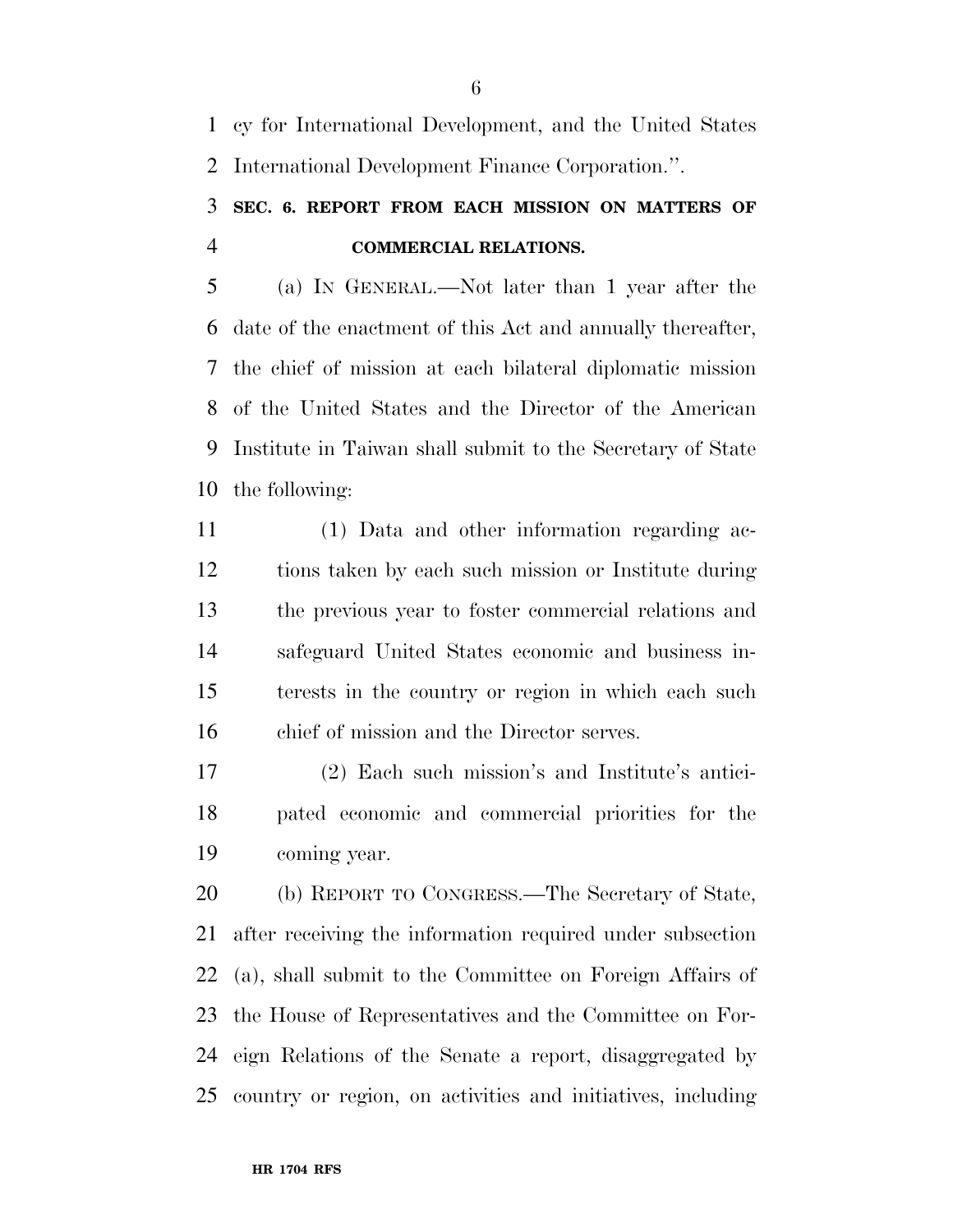with appropriate examples, to create an enabling environ- ment and otherwise promote United States economic and business interests in each such country or region, as well as information about significant foreign competition to United States businesses in the relevant country or region, including state-directed investments by foreign govern- ments and United States strategic competitors in such country or region.

### **SEC. 7. REPORT ON UNIFIED INVESTMENT CLIMATE STATE-MENT AND COUNTRY COMMERCIAL GUIDE.**

 (a) IN GENERAL.—The Secretary of State and the Secretary of Commerce shall jointly produce and make publicly available on a United States Government internet website an annual country- and region-specific report re- garding commercial relations with foreign countries and regions and safeguarding United States economic and business interests abroad, including with regard to United States exports and investments, including by small- and medium-size enterprises.

 (b) MATTERS TO BE INCLUDED.—Each report re- quired under subsection (a) shall include the following with respect to each country or region covered by each such report:

 (1) Information about doing business in each country or region.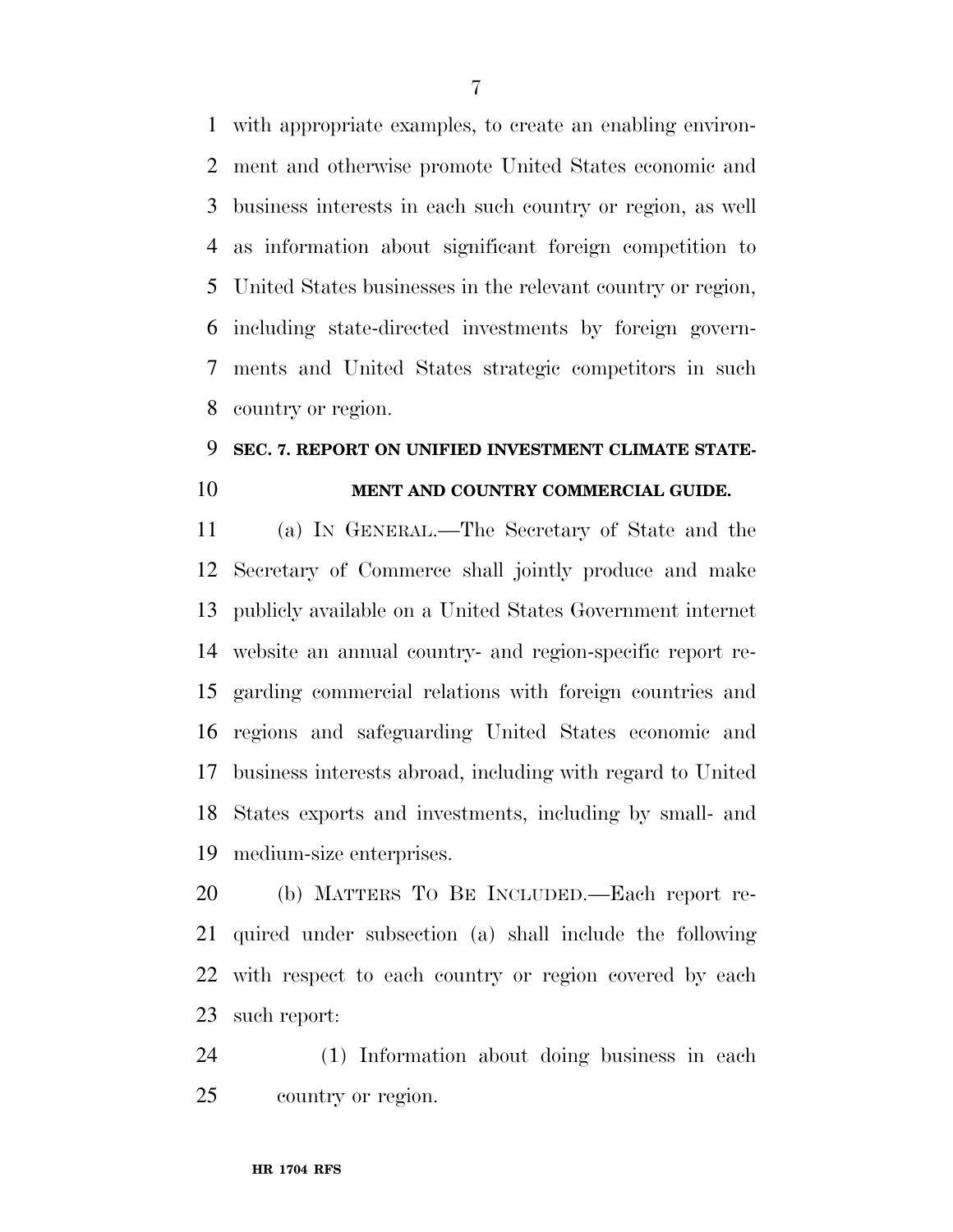| $\mathbf{1}$   | (2) Background information about each coun-            |
|----------------|--------------------------------------------------------|
| $\overline{2}$ | try's or region's political environment.               |
| 3              | (3) Information about selling United States            |
| $\overline{4}$ | products and services in each country or region.       |
| 5              | (4) Leading sectors for United States exports          |
| 6              | and investment in each country or region.              |
| 7              | (5) Information about trade regulations, cus-          |
| 8              | toms, and standards in each country or region, such    |
| 9              | $as-$                                                  |
| 10             | (A) information on import tariffs; and                 |
| 11             | (B) documentation about which United                   |
| 12             | States businesses should be aware when export-         |
| 13             | ing, including any prohibited items or tem-            |
| 14             | porary entry procedures.                               |
| 15             | (6) Investment climate statements describing           |
| 16             | each country's or region's openness to foreign invest- |
| 17             | ments, such as information relating to each coun-      |
| 18             | try's or region's-                                     |
| 19             | (A) investment policies;                               |
| 20             | (B) market barriers;                                   |
| 21             | (C) business risks;                                    |
| 22             | (D) legal and regulatory system, including             |
| 23             | dispute resolution;                                    |
| 24             | (E) level of public and private sector cor-            |
| 25             | ruption;                                               |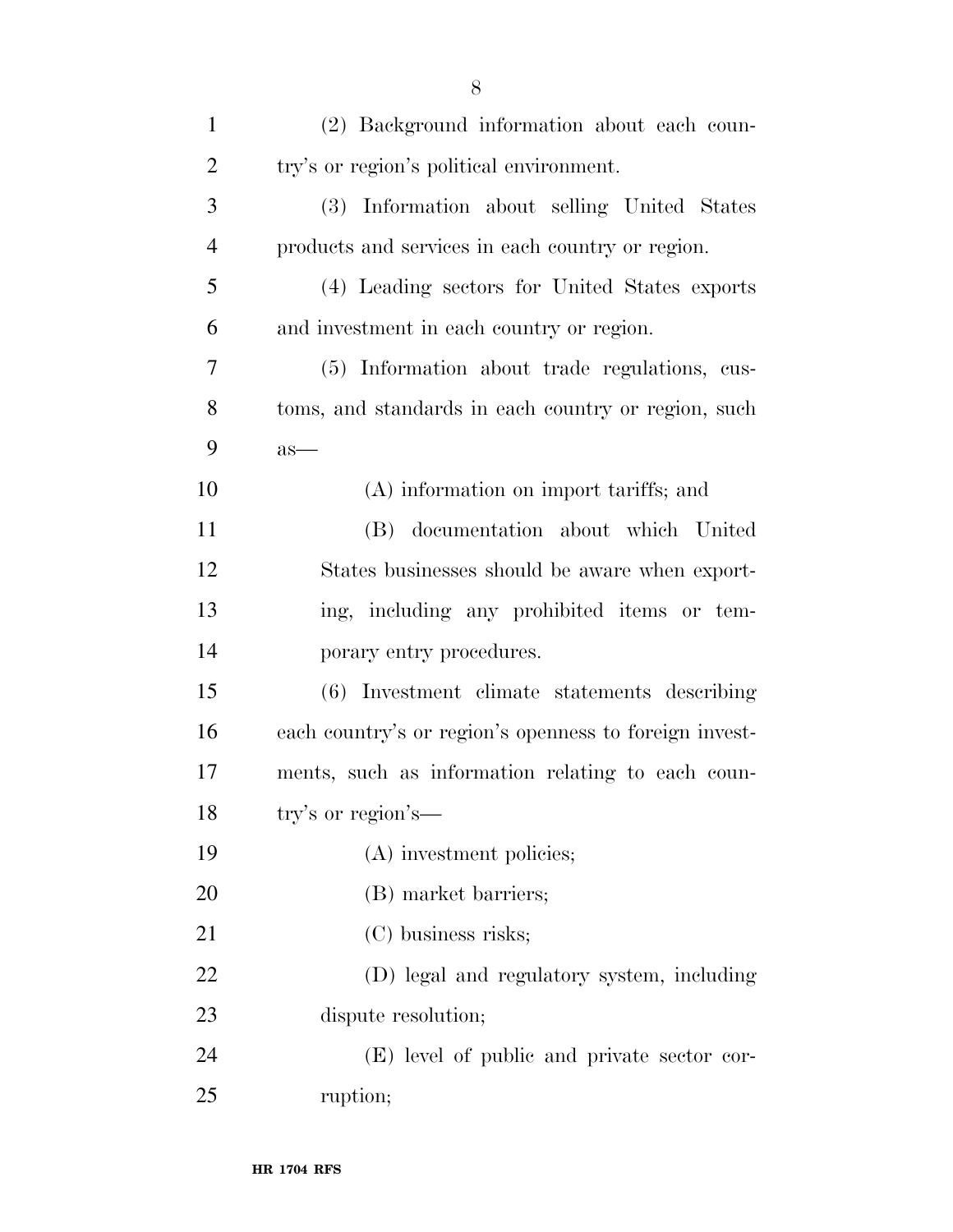| $\mathbf{1}$   | (F) level of political violence and insta-            |
|----------------|-------------------------------------------------------|
| $\overline{2}$ | bility;                                               |
| 3              | (G) adherence to internationally recognized           |
| $\overline{4}$ | core labor standards; and                             |
| 5              | (H) protection of property rights.                    |
| 6              | (7) Information about trade and project financ-       |
| 7              | ing in each country or region, such as each country's |
| 8              | or region's—                                          |
| 9              | (A) banking and financial system, and how             |
| 10             | United States businesses typically get paid;          |
| 11             | (B) foreign exchange controls; and                    |
| 12             | (C) important sources of funding<br>for               |
| 13             | project financing.                                    |
| 14             | (8) Relevant business travel information and          |
| 15             | business customs in each country or region.           |
| 16             | (9) Information about services and personnel of       |
| 17             | the diplomatic mission of the United States available |
| 18             | to United States businesses to support their activi-  |
| 19             | ties in each country or region.                       |
| 20             | (10) Any significant trade or commercial agree-       |
| 21             | ment that exists between the United States and each   |
| 22             | country or region.                                    |
| 23             | $(11)$ A point of contact at the diplomatic or        |
| 24             | consular mission of the United States in each coun-   |
| 25             | try or region for United States businesses.           |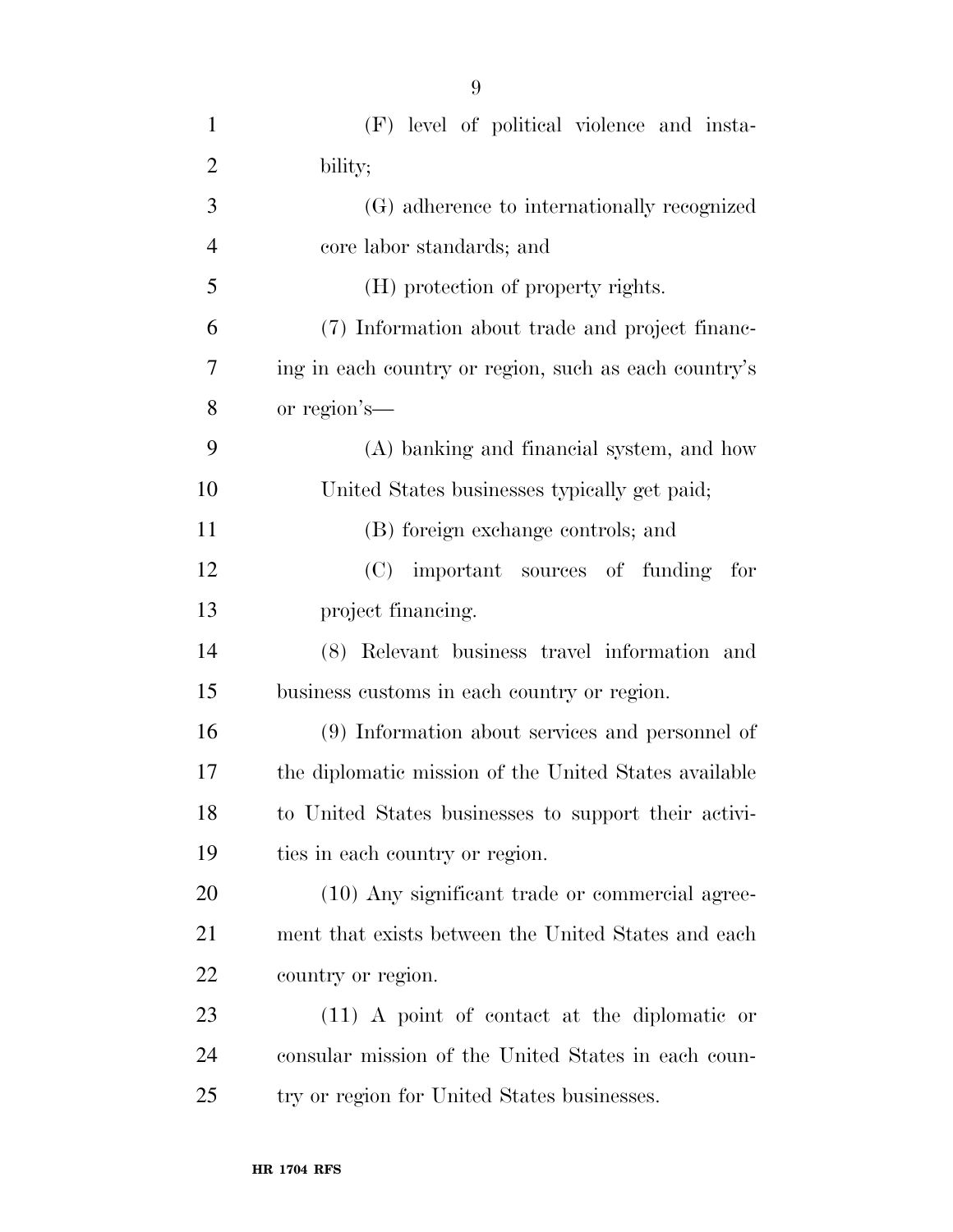**SEC. 8. IMPROVING AWARENESS OF UNITED STATES GOV- ERNMENT TOOLS AND SERVICES TO SUP- PORT UNITED STATES BUSINESSES OVER-SEAS.** 

 The Secretary of State and the Secretary of Com- merce shall take actions to improve United States busi- nesses' awareness of United States Government tools and services to assist such businesses overseas, especially small and medium-sized enterprises, including by coordinating with State trade agencies, Export Assistance Centers, and Small Businesses Development Centers.

 **SEC. 9. NEGOTIATIONS TO ESTABLISH INTERNATIONAL QUALITY INFRASTRUCTURE INVESTMENT STANDARDS.** 

 (a) IN GENERAL.—The President, acting through the Secretary of State, and in coordination with other relevant Federal agency heads, shall initiate and pursue negotia- tions with countries to establish international standards for government-supported quality infrastructure invest-ment overseas, including with respect to the following:

 (1) Respect for the sovereignty of countries in which infrastructure investments are made.

- (2) Anti-corruption.
- (3) Fiscal and debt sustainability.
- (4) Environmental, social and governance safe-guards.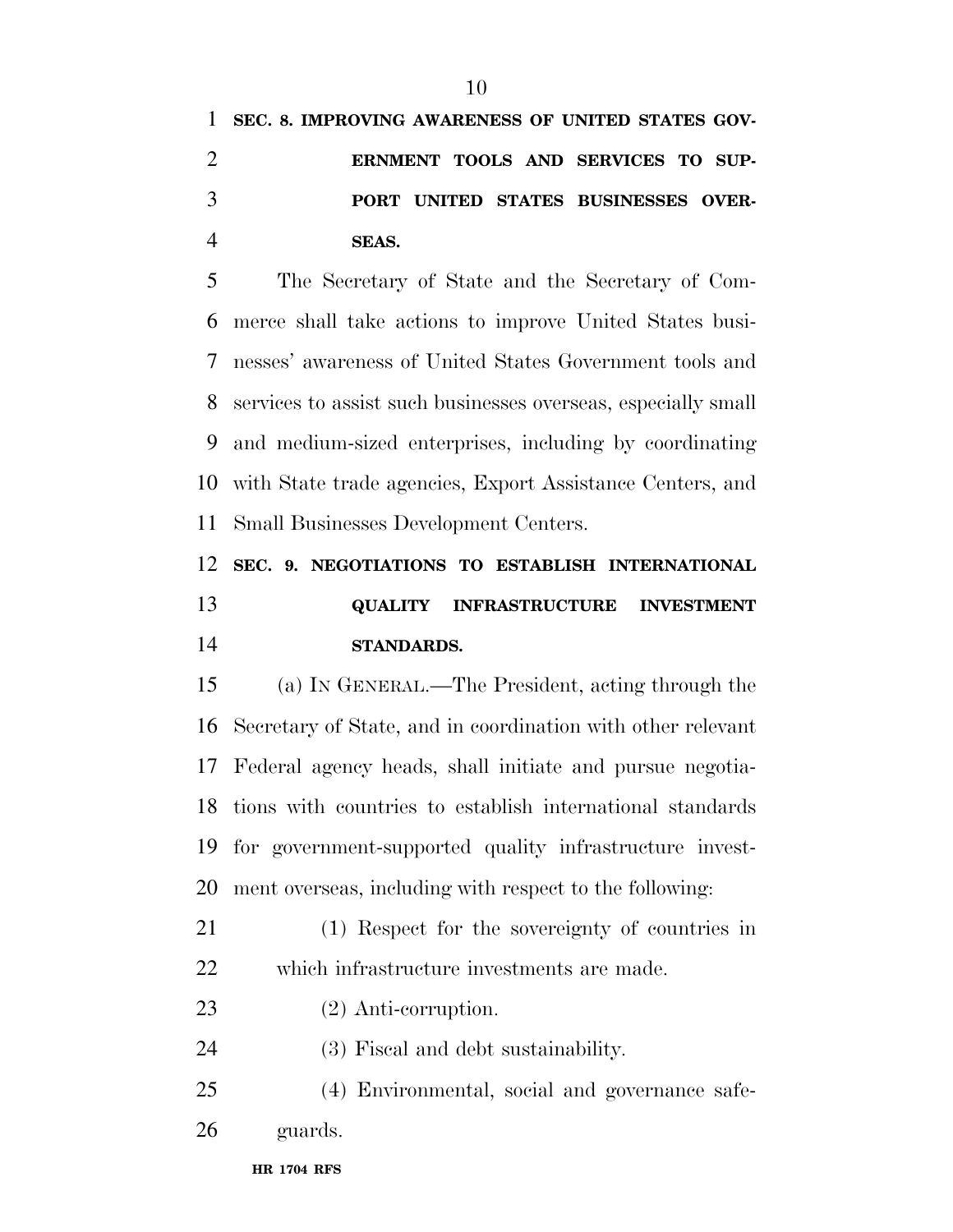(5) Local labor.

2 (6) Transparency.

 (b) REPORT ON PROGRESS OF NEGOTIATIONS.—Not later than 1 year after the date of enactment of this Act, the President shall provide a briefing to the Committee on Foreign Affairs of the House of Representatives and the Committee on Foreign Relations of the Senate on the progress of any negotiations described in subsection (a). **SEC. 10. REPORT BY COMPTROLLER GENERAL OF THE UNITED STATES.** 

 (a) IN GENERAL.—Not later than 2 years after the date of the enactment of this Act, the Comptroller General of the United States shall submit to the Committee on Foreign Affairs of the House of Representatives and the Committee on Foreign Relations of the Senate a report on United States economic and commercial diplomacy.

 (b) MATTERS TO BE INCLUDED.—The report re- quired under subsection (a) shall include an assessment of the following:

 (1) What is known about the effectiveness of United States economic and commercial diplomacy in influencing foreign governments and supporting United States businesses abroad.

 (2) Coordination between the Department of State and the Department of Commerce with respect